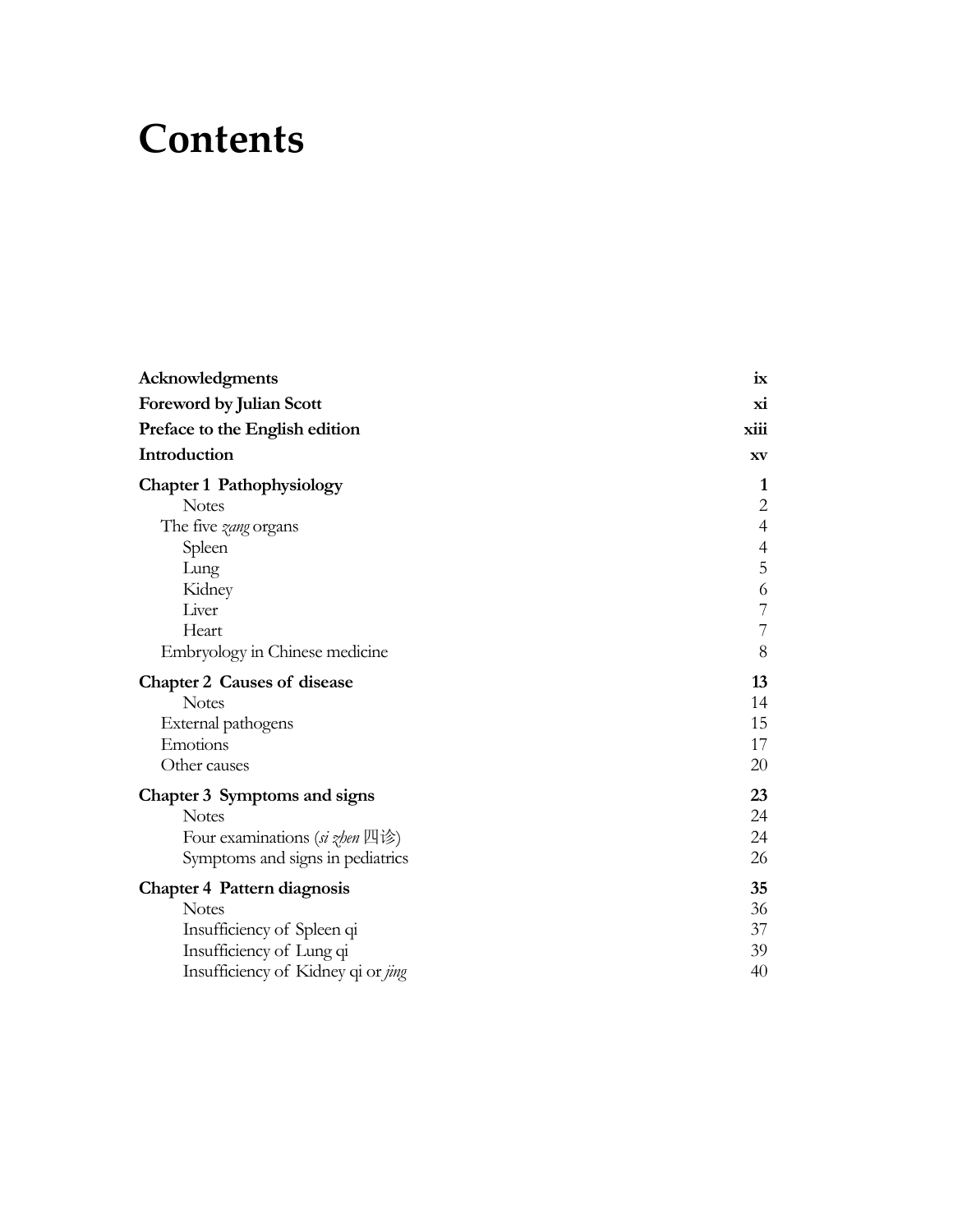| Food accumulation (shi ji $\hat{\otimes} \mathcal{H}$ )<br>Internal heat | 41<br>43 |
|--------------------------------------------------------------------------|----------|
|                                                                          |          |
| Invasion of external pathogens                                           | 44<br>45 |
| Congealing of phlegm                                                     | 48       |
| Instability and clouding of the <i>shen</i>                              | 50       |
| Interaction of pathologies<br>Clinical notes on diagnosis                | 53       |
| Chapter 5 Pediatric tuina: main techniques and locations                 | 55       |
| Main techniques (fa $\sharp$ )                                           | 55       |
| Alternative techniques ( $fa \nmid \pm$ )                                | 57       |
| Points, lines and areas in pediatric tuina                               | 61       |
| Hand                                                                     | 61       |
| Forearm                                                                  | 73       |
| Head and neck                                                            | 75       |
| Chest, abdomen and back                                                  | 81       |
| Lower limb                                                               | 87       |
| Chapter 6 Acupuncture: main points used in pediatrics                    | 89       |
| <b>Notes</b>                                                             | 89       |
| Chapter 7 Auxiliary prevention and treatment methods                     | 113      |
| Moxibustion                                                              | 113      |
| Actions                                                                  | 114      |
| Guasha                                                                   | 116      |
| Actions                                                                  | 116      |
| Plum-blossom needling (hammer needling)                                  | 117      |
| Actions                                                                  | 117      |
| Ear acupuncture                                                          | 119      |
| Actions                                                                  | 119      |
| Cupping                                                                  | 121      |
| Actions                                                                  | 122      |
| Chapter 8 Treatment of main clinical patterns                            | 123      |
| <b>Notes</b>                                                             | 123      |
| Treatment guidelines for main patterns                                   | 125      |
| Supplementing Spleen qi                                                  | 125      |
| Supplementing Lung qi                                                    | 127      |
| Supplementing the Kidney and jing                                        | 130      |
| Freeing food accumulation (shi ji)                                       | 131      |
| Eliminating heat                                                         | 133      |
| Expelling external pathogens                                             | 136      |
| Transforming phlegm                                                      | 138      |
| Calming and clearing the shen                                            | 140      |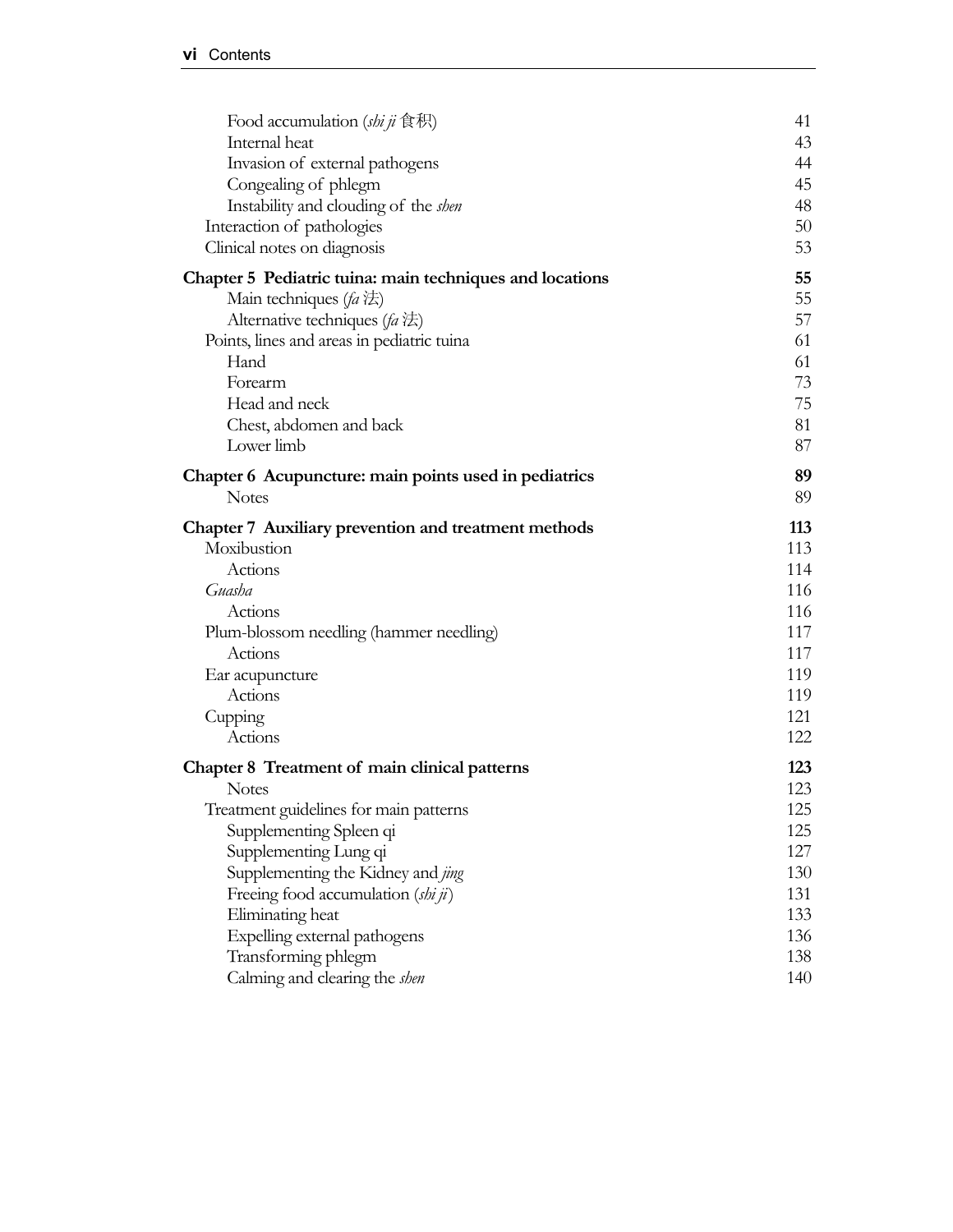| Prevention                                                           | 143 |
|----------------------------------------------------------------------|-----|
| <b>Chapter 9 Clinical practice</b>                                   | 145 |
| The use of acupuncture for children                                  | 146 |
| Needles and stimulating qi                                           | 146 |
| Needles and children                                                 | 148 |
| Fear of needles                                                      | 149 |
| Technical notes on acupuncture                                       | 150 |
| The use of pediatric tuina for children                              | 151 |
| Tuina and qi                                                         | 151 |
| Tuina and children                                                   | 152 |
| Technical notes on tuina                                             | 152 |
| Tuina performed by parents                                           | 153 |
| <b>Notes</b>                                                         | 154 |
| The relational space                                                 | 154 |
| The suspicious silence                                               | 155 |
| Holding back                                                         | 157 |
| Processes of separation and differentiation                          | 158 |
| Negotiating the limits                                               | 160 |
| <b>Chapter 10 Diet</b>                                               | 163 |
| Dietary guidelines                                                   | 164 |
| Feeding                                                              | 166 |
| Weaning                                                              | 167 |
| The classification of foods and their uses                           | 169 |
| Classification of foods according to energy characteristics          | 169 |
| Supplementing qi                                                     | 174 |
| Treating excess patterns (food accumulation, phlegm, dampness, heat) | 175 |
| Resisting external pathogens                                         | 176 |
| The pleasure and enjoyment of eating                                 | 177 |
| Recipes suitable for use during weaning                              | 177 |
| Recipes for children from one year upward and for all the family     | 179 |
| Chapter 11 An approach to the treatment of clinical conditions       | 183 |
| Atopic eczema                                                        | 185 |
| Chinese medicine pattern identification and treatment principles     | 186 |
| Treatment guidelines                                                 | 187 |
| Attention deficit/hyperactivity disorder                             | 194 |
| Chinese medicine pattern identification and treatment principles     | 197 |
| Treatment guidelines                                                 | 199 |
| Sleep problems                                                       | 204 |
| Chinese medicine pattern identification                              | 205 |
| Treatment guidelines                                                 | 207 |